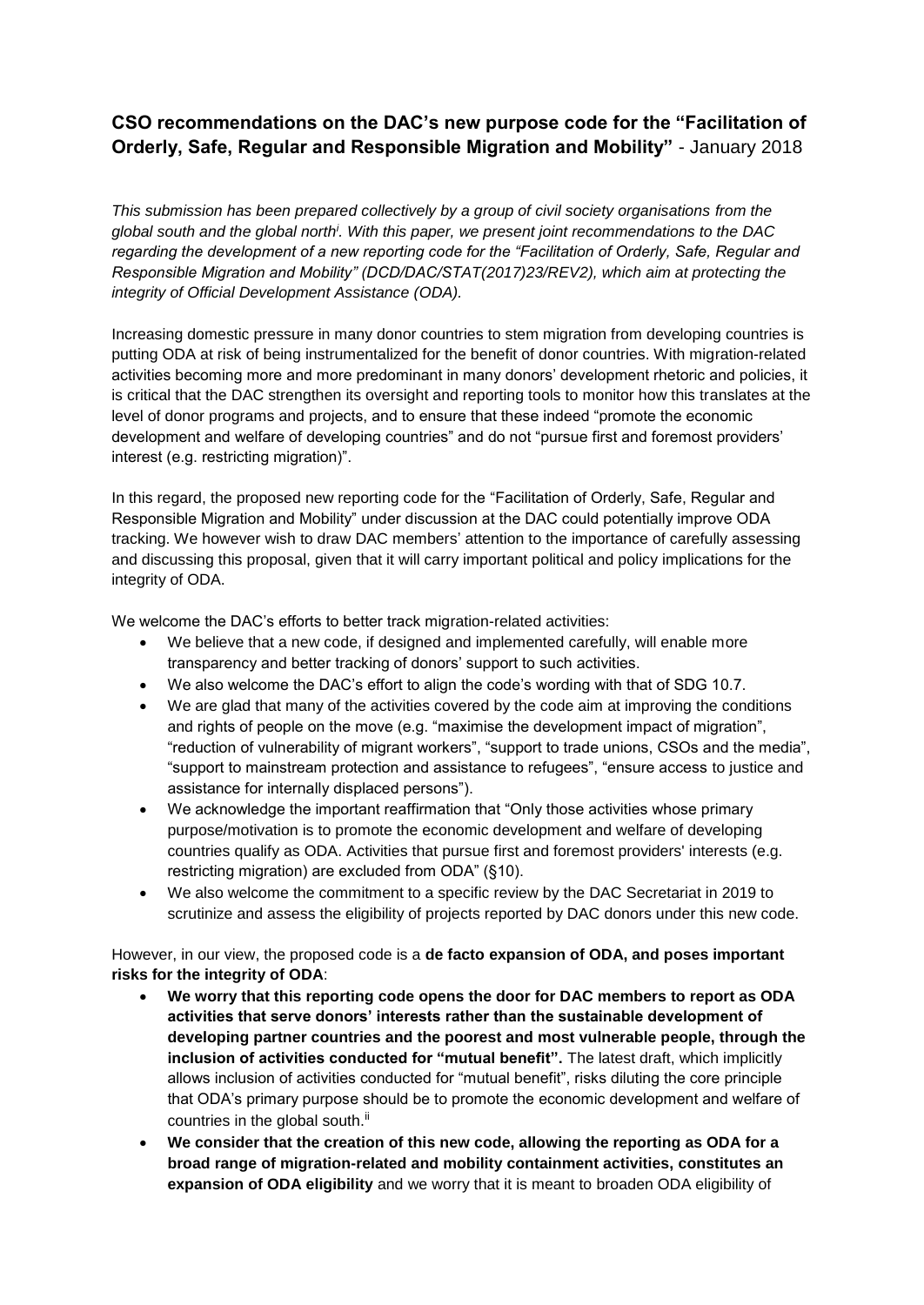recent donor programs, such as the EU Emergency Trust Fund for stability and addressing root causes of irregular migration and displaced persons in Africa ('the EUTF Africa'). Existing reporting rules do not explicitly mention many of the migration-related activities that are included under the new code. The DAC's Converged Statistical Reporting Directives for the Creditor Reporting System only refer to "immigration" and "migrants" twice: in the context of security-related activities, and in the context of in-donor refugee costs<sup>iii</sup>. Some donors are already reporting on projects that may be eligible under the new code, including "enhancing the development impact of remittances"; "improv[ing] migrant labour recruitment systems"; and "policy development… to address irregular migration" under existing general purpose codes such as 130, 150, 151 and 160 $\dot{v}$ . However, these existing reporting codes do not explicitly allow for such operations to be counted. In particular, reported projects involving diaspora include components involving communities in donor countries or encouragement of diaspora from donor countries to return to countries of origin<sup>y</sup>. This new code  $151xx$  thereby crosses a line in explicitly saying that these activities are eligible.

 **We are concerned about the eligibility of measures to "address irregular migration", especially due to the inclusion of capacity building for "legal and judicial development, including border management".** Irregular migration has no clear or universally accepted definition and may refer to any movement across borders outside regulatory norms. Unlike smuggling and trafficking, it is not a crime and fighting it through legal reform will not bring development benefits.<sup>vi</sup>

Fighting smuggling and trafficking is currently eligible in DAC reporting, within the existing limits of support to security forces<sup>vii</sup>. But adopting a similar approach to irregular movement will only serve the interests of European and other donor countries in stemming migration. Furthermore, it is counter to development efforts to stigmatise irregular migrants by aggregating them with smugglers and traffickers, or making their mobility *illegal*, rather than working to make it *safe and orderly*. We worry that including this stigmatizing terminology in the new reporting code may allow donors to report as ODA projects that support judicial and legal reforms to criminalise irregular movement or prevent victims of abuses from fleeing the countries in which they are persecuted, with the long-term result of undermining development goals in hope to stem migration flows to European and other donor countries.<sup>viii</sup> The right response should be about protection of migrants, rather than restrictions.

 **We are concerned that the inclusion of activities to support the return and reintegration of migrants risks blurring the line between development and the migration agenda. In particular, we are concerned about the deletion of the word "voluntarily" from the sentence "assistance to migrants voluntarily returning to their country of origin".** This concern is strengthened by the example of eligible activities: "*Sustainable reintegration of migrants returning from a donor or developing country to their country of origin*".

While returnees are often vulnerable and may require assistance, returns and integration programmes should only be ODA-eligible if they fit within other purpose codes. In the recent past, several returns programmes have been designed to pressure migrants, including asylum seekers, to give up on legal rights and refugee status, in exchange for post-return assistance.<sup>ix</sup> Support for return and reintegration should only be ODA eligible if it fits in a program of assistance based on needs and vulnerabilities, not based on migratory status and, therefore, should be captured and reported under another relevant purpose code. In this context, we consider the use of the term "countries of origin" to be problematic. Geographic allocation of development aid must be in accordance with development needs; a country or region's potential to be a source of outward migration in itself is not an appropriate criterion for receiving aid.

 **The new code bundles together projects aiming to contain mobility with projects that aim to make it safer and easier.** Without a clear distinction between projects aimed at reducing movement and those aiming at improving it, commitment to development aid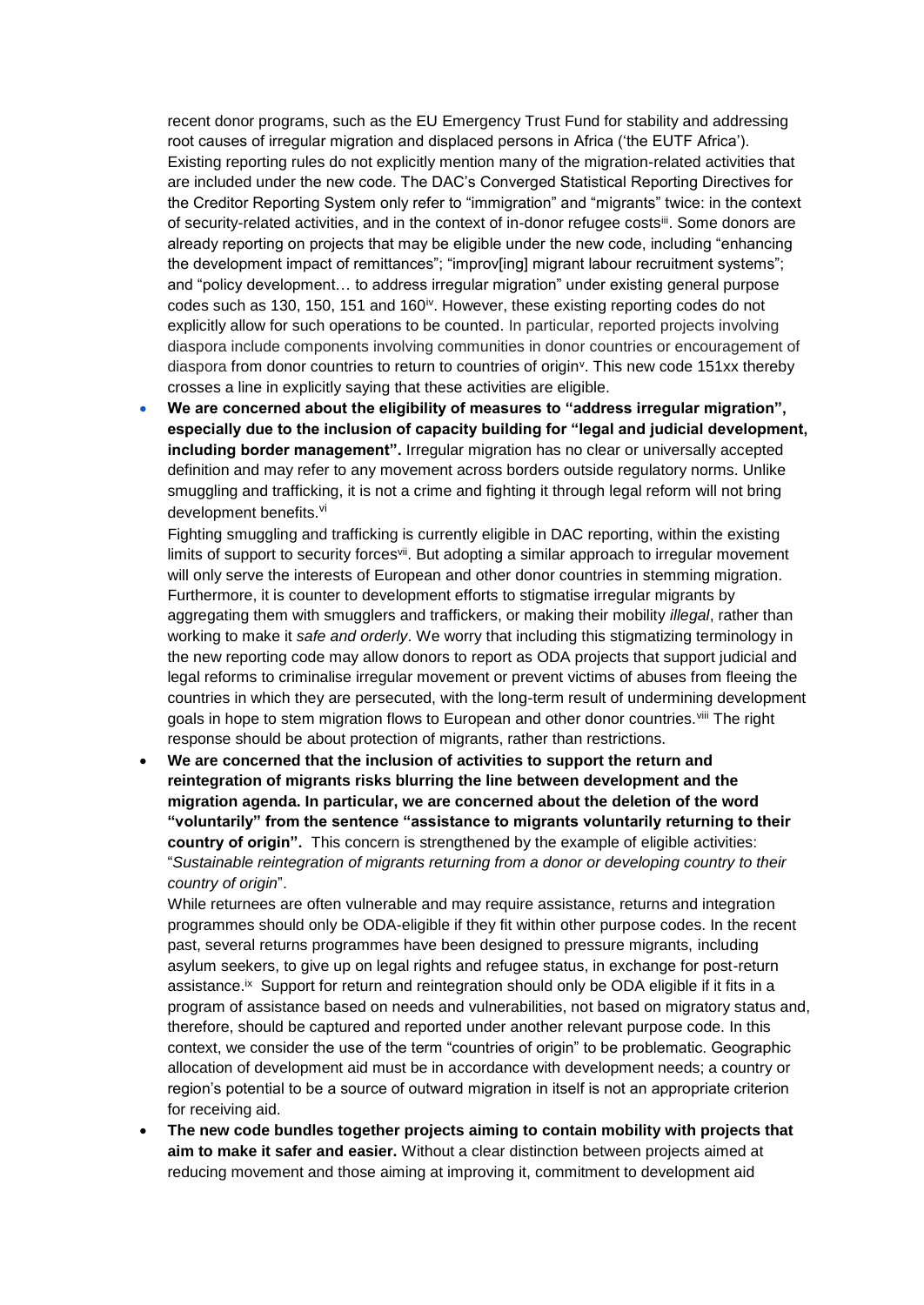objectives is confused and at risk. We worry this will obscure reporting in the case of programs such as the EUTF Africa, under which only 3% of migration-related projects are dedicated to developing, or supporting African authorities to develop, orderly, safe and responsible migration, while more than half of this budget is allocated to restricting and discouraging migration<sup>x</sup>.

 **We worry that the scope of activities to "improve migrant labour recruitment systems" could be interpreted too broadly, leading to the inclusion within ODA of activities that have adverse consequences for migrant workers' rights.** The human rights risks facing migrant workers have been extensively documented. $x<sup>i</sup>$  While we recognise that many activities under the proposed code would seek to reduce such abuses, ''improvement'' of recruitment systems is open to interpretation, and could also encompass activities that make the system more efficient for recruiters, irrespective of whether they respect the human rights of migrants.

Based on the above, and in order to protect the integrity of ODA, promote its accountable use, and increase its transparency, we urge DAC members to:

- 1. **Extend the timeline for approval of this new reporting code**, to enable further discussion and proper consultation with key stakeholders, such as partner countries, CSOs, and expert agencies such as the UNHCR, IOM, UNDESA. We are glad to see that the Secretariat included a proposal to commit to review the purpose code to ensure its consistency with what will be agreed at the 2018 Global Compact on Migration, and to closely monitor the implementation and verify the eligibility of projects reported under the new code. We ask that this review be conducted in consultation not only with relevant UN agencies, but also with civil society organisations and partner countries.
- 2. **Reinstate language that excludes "cooperation between developed and developing countries on various aspects of migration for a mutual benefit**", to align with the core requirement that ODA should prioritise the economic development and welfare of countries in the global south.
- 3. **Remove the word "regular" in the title and body of the code** and remove the reference to "irregular migration" in the context of strategy and policy development to address smuggling and trafficking, in order to avoid using ODA to make mobility illegal.
- 4. **Keep reporting on projects aiming at ending trafficking in humans, especially women and children, under existing codes 15160 and 15180** in order to ensure alignment with the text and context of SDGs 5.2, 8.7 and 16.2, and proper DAC guidance, informed by development objectives and human rights, not migration control.
- 5. **Delete the reference to "addressing the root causes of migration"** and replace it with "addressing root causes of forced displacement", which was the wording used by in the recent OECD publication o[n](http://www.oecd-ilibrary.org/development/addressing-forced-displacement-through-development-planning-and-assistance_9789264285590-en) [Addressing forced displacement through development planning and](http://www.oecd-ilibrary.org/development/addressing-forced-displacement-through-development-planning-and-assistance_9789264285590-en)  [assistance.](http://www.oecd-ilibrary.org/development/addressing-forced-displacement-through-development-planning-and-assistance_9789264285590-en)
- 6. **Remove the reference to assistance to return and to sustainable reintegration in "countries of origin"**, to ensure that aid is allocated based on needs identified under other purpose codes, and not according to donors' migration-related priorities.
- 7. **Maintain the clarification that this purpose code only includes support to the development objectives of developing countries on the DAC list of ODA recipients, and explicitly excludes in-donor refugee costs**.
- 8. **Explicitly state that any activities to "improve migrant labour recruitment systems'' should only be included within ODA if they put in place or increase safeguards to ensure that the rights of migrants are respected and protected.**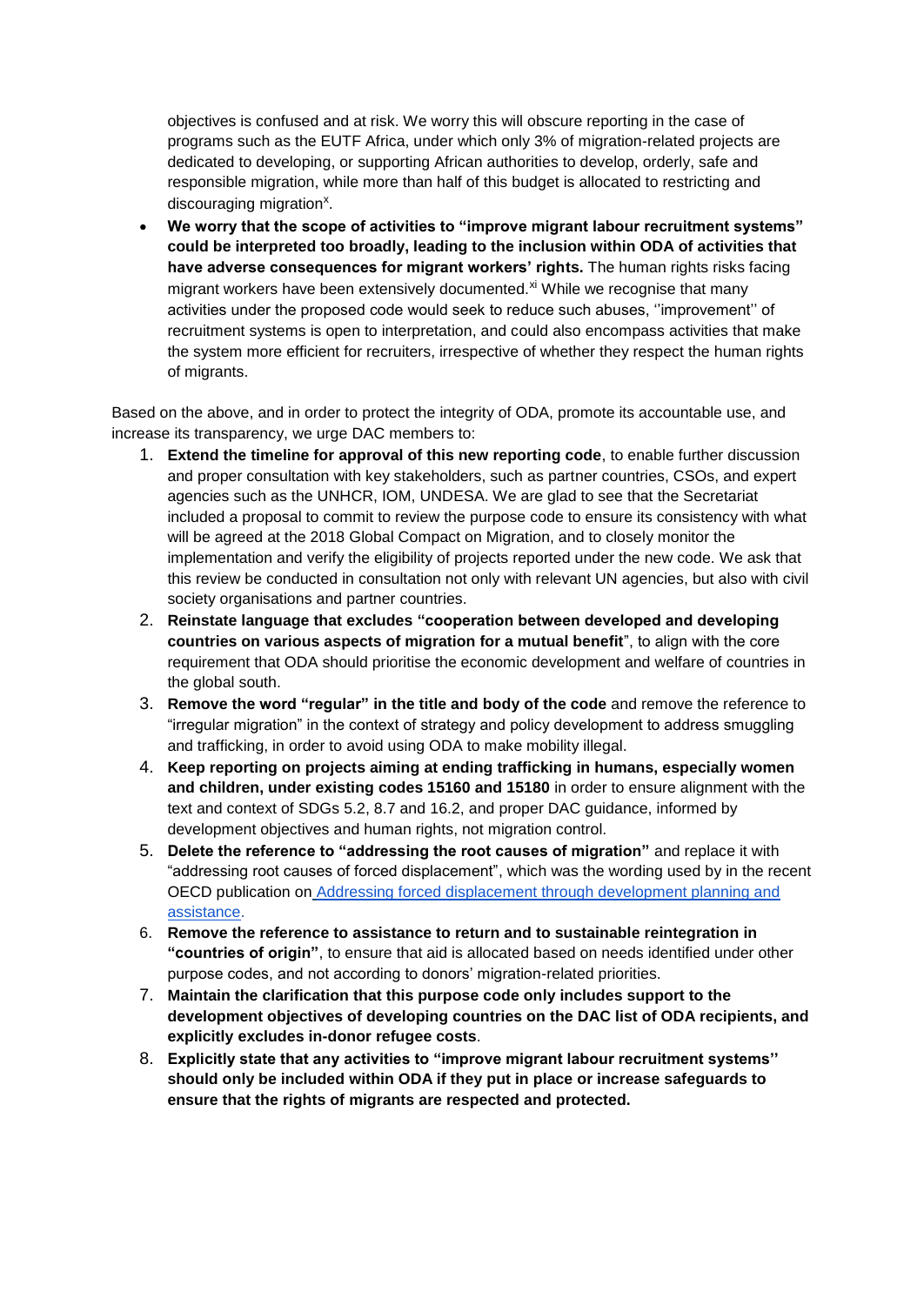